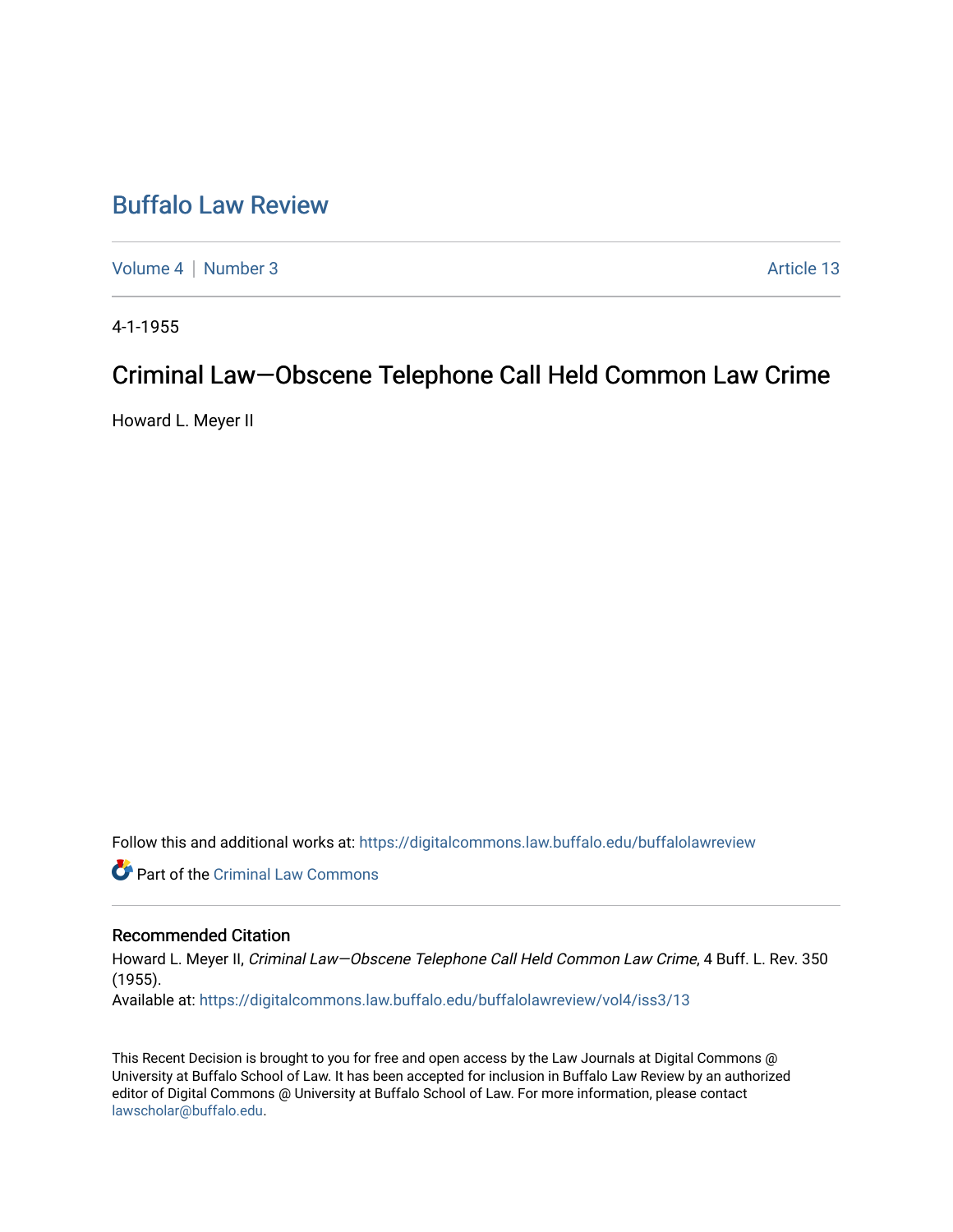Although the instant Indiana case involves a tax which has not previously been brought to issue, the court treats it identically with other license taxes. The court bases its analysis on the purpose of the statute, which is the preservation of wild life, which is accomplished with the funds obtained from those licenses. The court asserts that exempting veterans will deplete the funds available for this purpose, and thereby defeat the purpose of the legislature in passing this license fee.

If this reasoning were to be adopted universally, it would seem that almost all of the veteran benefits will fall. With the exception of the statutes attempting to restore pre-war status, no statute will be furthered by granting exceptions or exemptions. This would be especially apparent with regulatory taxes, but will also apply to other taxes with equal force. Although the Indiana court mentioned that a large number of licenses are obtained by veterans, they do not require that the impairment of the statutory purpose be great, but only that the exception "tend to produce this result." This decision would seem to sound the death knell for veterans benefits in Indiana, as perhaps in other states as well.

*Raymond S. Ettlinger*

### CRIMINAL LAW - OBSCENE TELEPHONE CALL HELD COMMON LAW CRIME

Defendant was convicted of telephoning a married woman on a four-party line, and using lewd and salacious language in soliciting her to commit sodomy and adultery with him. *Held:* Although the act violated no statutory provision, the common law is still in effect in Pennsylvania and is broad enough to punish acts which injuriously affect public morality. A dissent argued that the judiciary had arrogated legislative functions to itself. *Commonwealth v. Mochan, \_\_* Pa. Super. **-,** 110 **A.** 2d 788 (1955).

The decision cites cases in which killing a horse, *Respublica v. Teisher,* 1 Dall. 335 **(U. S.** 1788), showing a lewd picture in a private home, *Commonwealth v. Sharpless,* 2 S. & R. 91 (Pa. 1830), and even mildly vilifying the Christian religion, *Updegraph v. Commonwealth,* 11 *S.* **&** R. 394 (Pa. 1824), were held to constitute indictable offenses at common law.

New York abolished all common law crimes in 1881, PENAL **CODE** § 2, L. 1881, c. 676, now PENAL LAw § 22, and all crimes must now be statutory offenses. *People v. Beintner,* 168 N. Y. Supp. 945 (Sup. Ct. 1918); *People v. Knapp,* 206 N. Y. 373 (1912). But